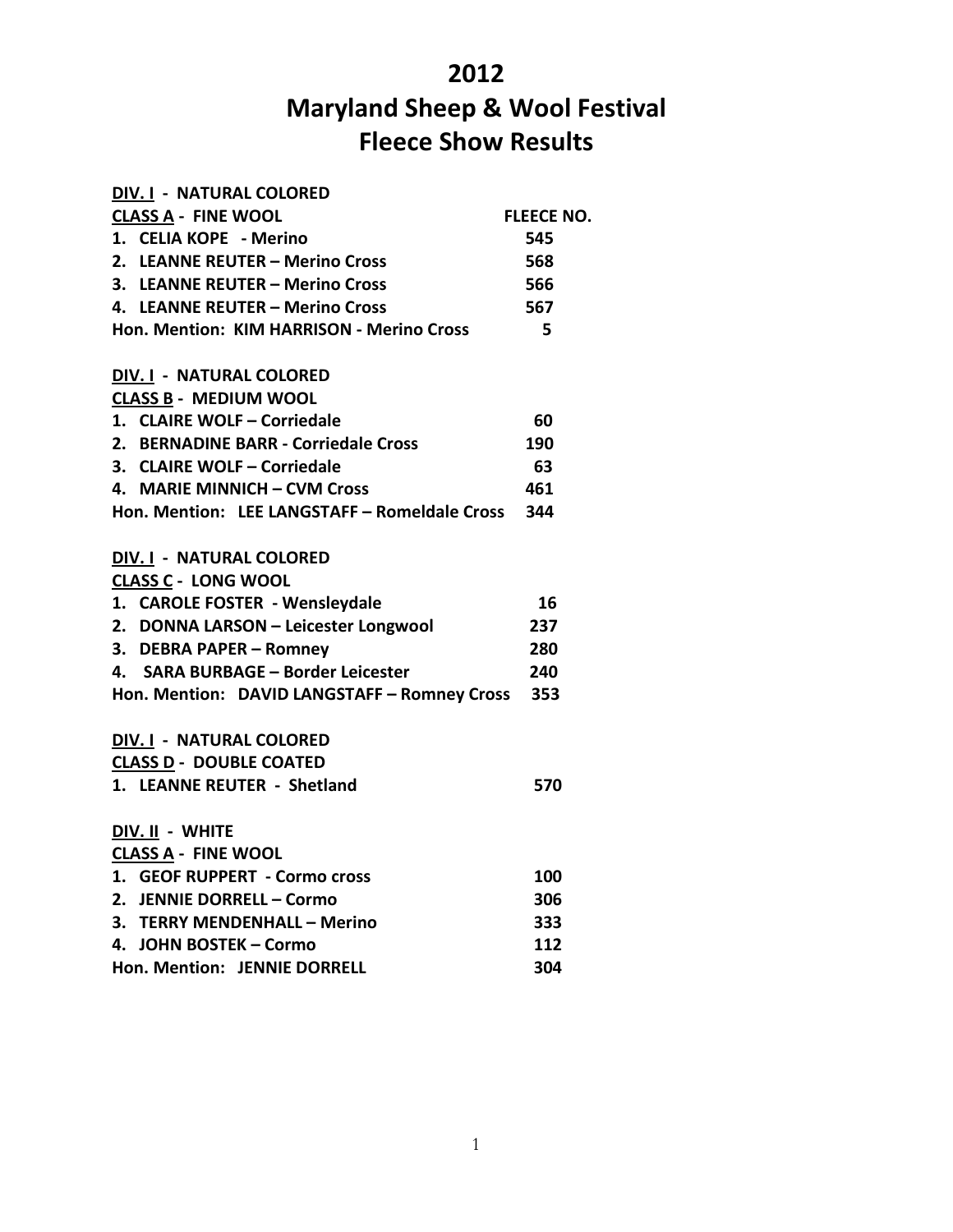**DIV. II - WHITE CLASS B - MEDIUM WOOL 1. JULIE HELMS - Corriedale 136 2. HARRY BARR - Romney Cross 197 3. KEN WOLF - Corriedale 55 4. CYNTHIA LANGSTAFF – Romeldale Cross 350 Hon. Mention: KEN WOLF – Corriedale 52**

| DIV. II - WHITE                         |     |
|-----------------------------------------|-----|
| <b>CLASS C - LONG WOOL</b>              |     |
| 1. GEOF RUPPERT - Corriedale            | 99  |
| 2. CAROLE FOSTER - Wensleydale          | 18  |
| 3. CHRISTINE CROSSMAN - Cotswold        | 477 |
| <b>MARGIE SMITH</b><br>4.               | 125 |
| Hon. Mention: HARRY BARR - Romney Cross | 196 |

**DIV. II - WHITE CLASS D - DOUBLE COATED**

**~~ NO ENTRIES ~~**

| DIV. III - BLUE-FACED LEICESTER |     |
|---------------------------------|-----|
| 1. DAWN RICHARDSON              | 579 |
| 2. MARGIE SMITH                 | 121 |
| DIV. III - BORDER LEICESTER     |     |
| 1. CHRISTINE HAMILTON           | 519 |
| 2. MARY BETH FURST              | 326 |
| DIV. III - COOPWORTH            |     |
| 1. ROSE WOODSMALL               | 287 |
| 2. JIM & MARTHA MCGRATH         | 623 |
| DIV. III - CORMO                |     |
| 1. KENNY CLINGAN                | 300 |
| 2. KENNY CLINGAN                | 302 |
| DIV. III - CORRIEDALE           |     |
| 1. GEOF RUPPERT                 | 98  |
| 2. JULIE HELMS                  | 137 |
| DIV. III - COTSWOLD             |     |
| <b>1. CHRISTINE CROSSMAN</b>    | 473 |
| 2. CHRISTINE CROSSMAN           | 471 |
|                                 |     |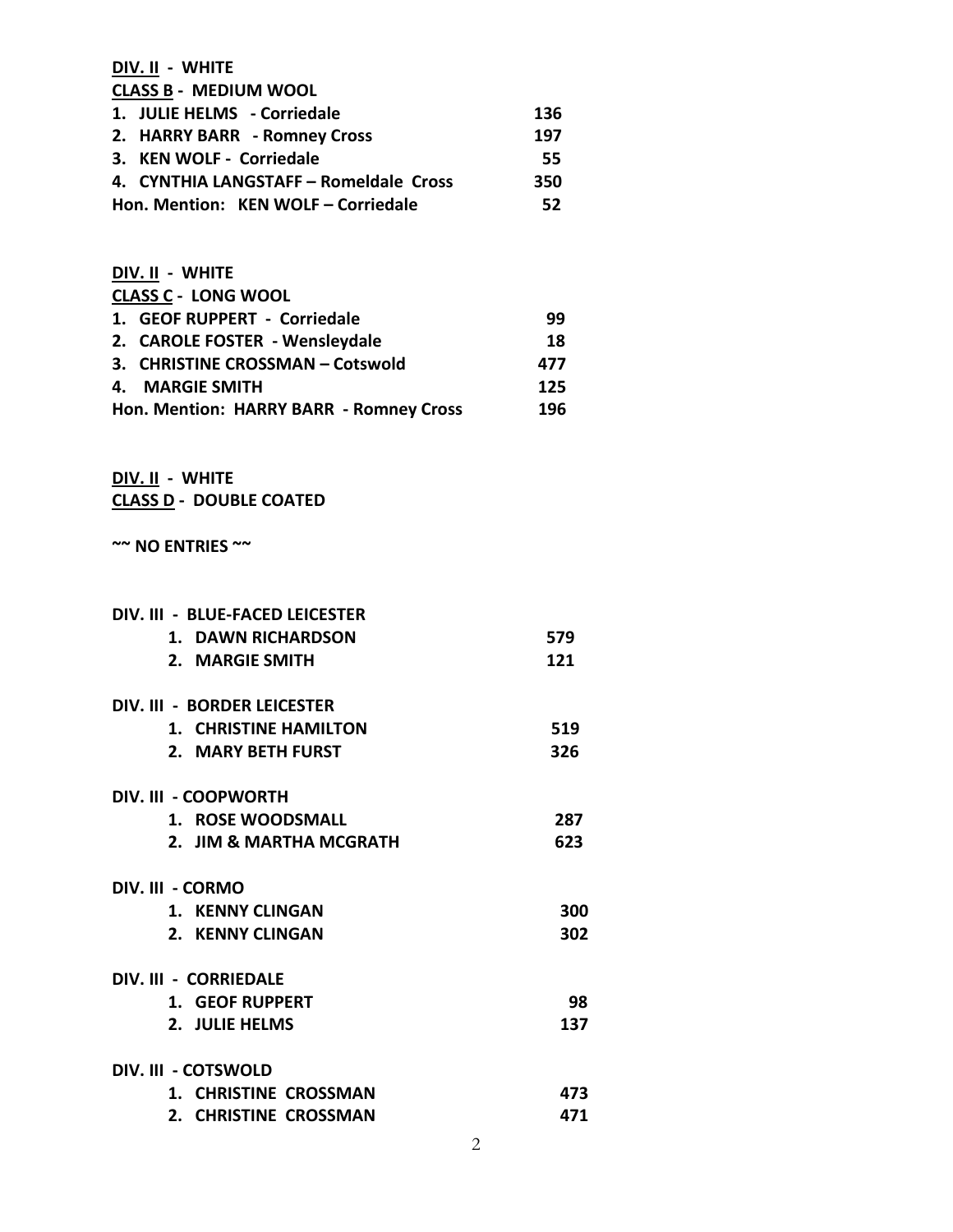| DIV. III - ICELANDIC          |     |
|-------------------------------|-----|
| 1. DREW PIASCHYK              | 611 |
| 2. DREW PIASCHYK              | 615 |
| DIV. III - JACOB              |     |
| 1. ROBBIE SVOBODA             | 309 |
| 2. JO LAUGHLIN                | 496 |
| <b>DIV. III - KARAKUL</b>     |     |
| 1. RAMONA BUTT                | 390 |
| DIV. III - LEICESTER LONGWOOL |     |
| 1. DONNA LARSON               | 232 |
| 2. DONNA LARSON               | 234 |
| <b>DIV. III - LINCOLN</b>     |     |
| 1. JAN WRIGHT                 | 103 |
| 2. JAN WRIGHT                 | 101 |
| DIV. III - MERINO             |     |
| 1. TERRY MENDENHALL           | 331 |
| 2. LEANNE REUTER              | 565 |
| DIV. III - ROMNEY             |     |
| 1. ELISSA HENDERSON           | 80  |
| 2. ELISSA HENDERSON           | 81  |
| <b>DIV. III - SHETLAND</b>    |     |
| 1. LAURA WILSON               | 509 |
| 2. JACK WILSON                | 508 |
| <b>DIV. III - TARGHEE</b>     |     |
| 1. ROBERT PADULA              | 374 |

## **SPECIAL AWARDS**

**Grand Champion Fleece Fleece No: 331 TERRY MENDENHALL (Merino)**

**Reserve Grand Champion Fleece Fleece No: 16 CAROLE FOSTER (Wensleydale)**

**Division I (Natural Colored) Champion Fleece No: 16 CAROLE FOSTER (Wensleydale)**